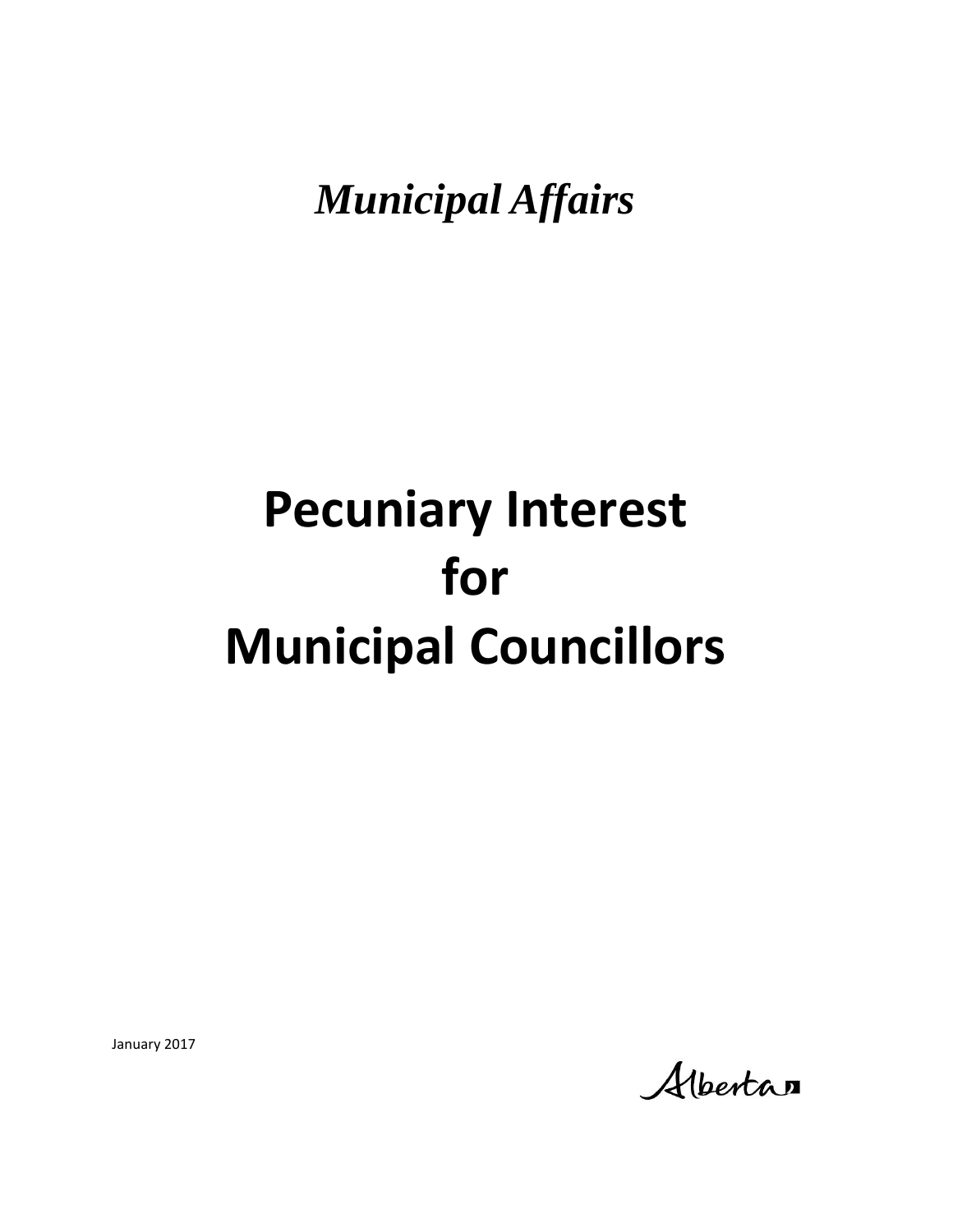#### **Capacity Building, Municipal Services Branch**

*Pecuniary Interest for Municipal Councillors* **Alberta Municipal Affairs**  © Her Majesty the Queen in Right of Alberta, as represented by the Minister of Municipal Affairs, 2017 [www.municipalaffairs.alberta.ca](http://www.municipalaffairs.alberta.ca/)

This document is made available under the Open Government Licence – Alberta (<http://open.alberta.ca/publications/9781460132494>).

ISBN 978-1-4601-3248-7 (print) ISBN 978-1-4601-3249-4 (PDF)

**Printed in Canada**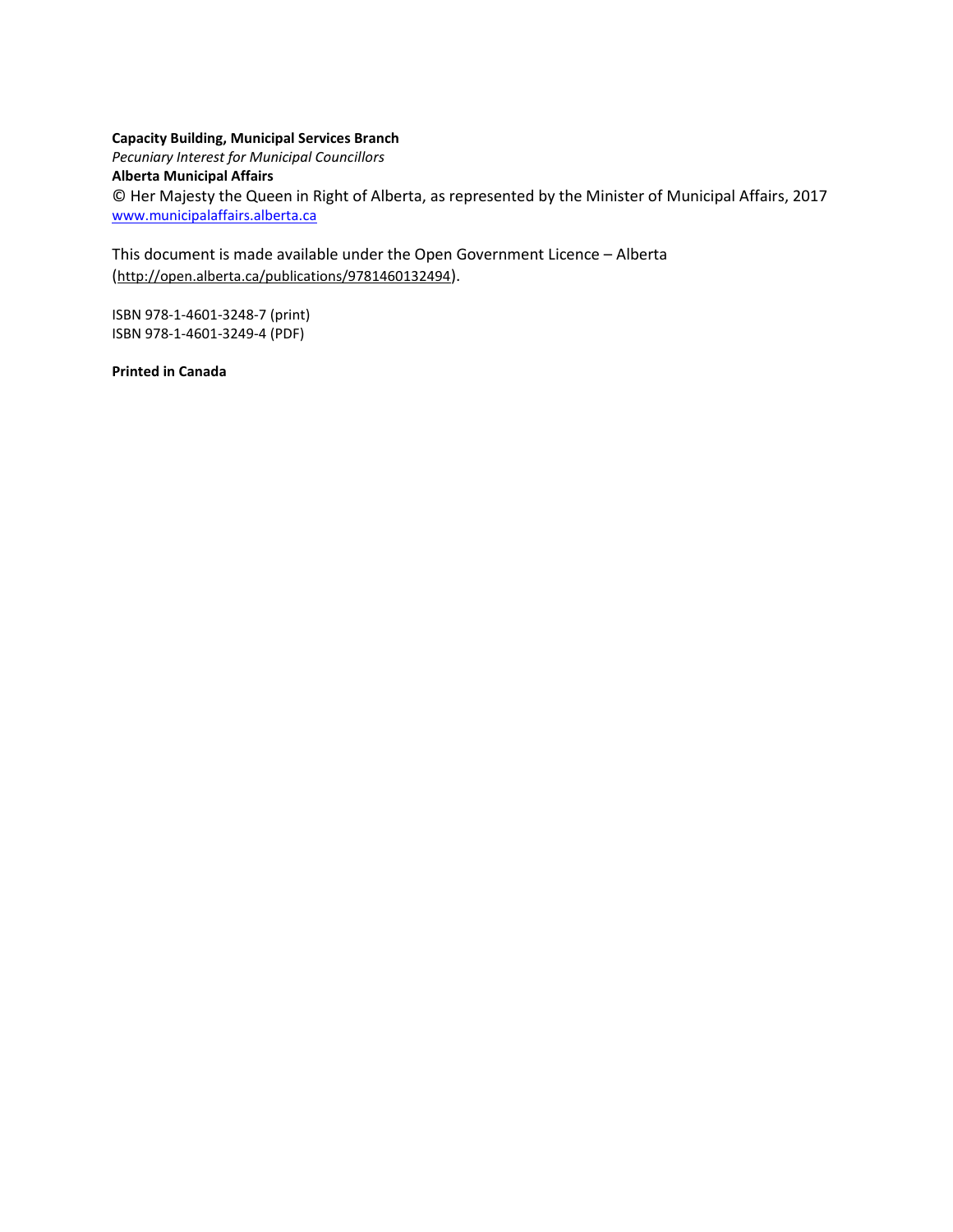## **Pecuniary Interest**

Alberta's municipal councillors have a strong record of public service to their communities. As a public servant, you are responsible for upholding the public interest ahead of any private interests you may have.

The *Municipal Government Act (MGA)* describes pecuniary interest and sets out the procedures you must follow if a matter in which you have a pecuniary interest comes up at a council meeting or a committee of council meeting. These rules are designed to protect the public interest while ensuring that your ability to work is not adversely affected by your election to council.

In order that the public interest is served and seen to be served, it is important that you be open and honest about dealing with the municipality. Be fair to yourself, your electors, and your municipality by keeping your private interests in harmony with the public interest.

## **This document is only a guide to the legislation. It is recommended that you consult your solicitor for advice on specific situations.**

### **Definition**

Section 170 of the *MGA* describes pecuniary interest as something which could monetarily affect you, your spouse, or adult interdependent partner, or children, your parents or the parents of your spouse (in other words, your immediate family), or a business which employs you or in which you have an interest.

Specifically, pecuniary interest means an interest in a matter which could monetarily affect:

- you
- a corporation, other than a distributing corporation, in which you are a shareholder, director or officer
- a distributing corporation in which you
	- beneficially own voting shares carrying at least 10% of the voting rights attached to the voting shares of the corporation or of which you are a director or officer
- a partnership or firm of which you are a member.

This section also says that *"a councillor has a pecuniary interest in a matter if (a) the matter could monetarily affect the councillor or an employer of the councillor, or (b) the councillor knows or should know that the matter could monetarily affect the councillor's family."* You must decide when you have a pecuniary interest. Council cannot make the decision for you.

Section 172 of the *MGA* sets out the procedure you must follow if a matter in which you have a pecuniary interest comes before any meeting in which you are taking part in your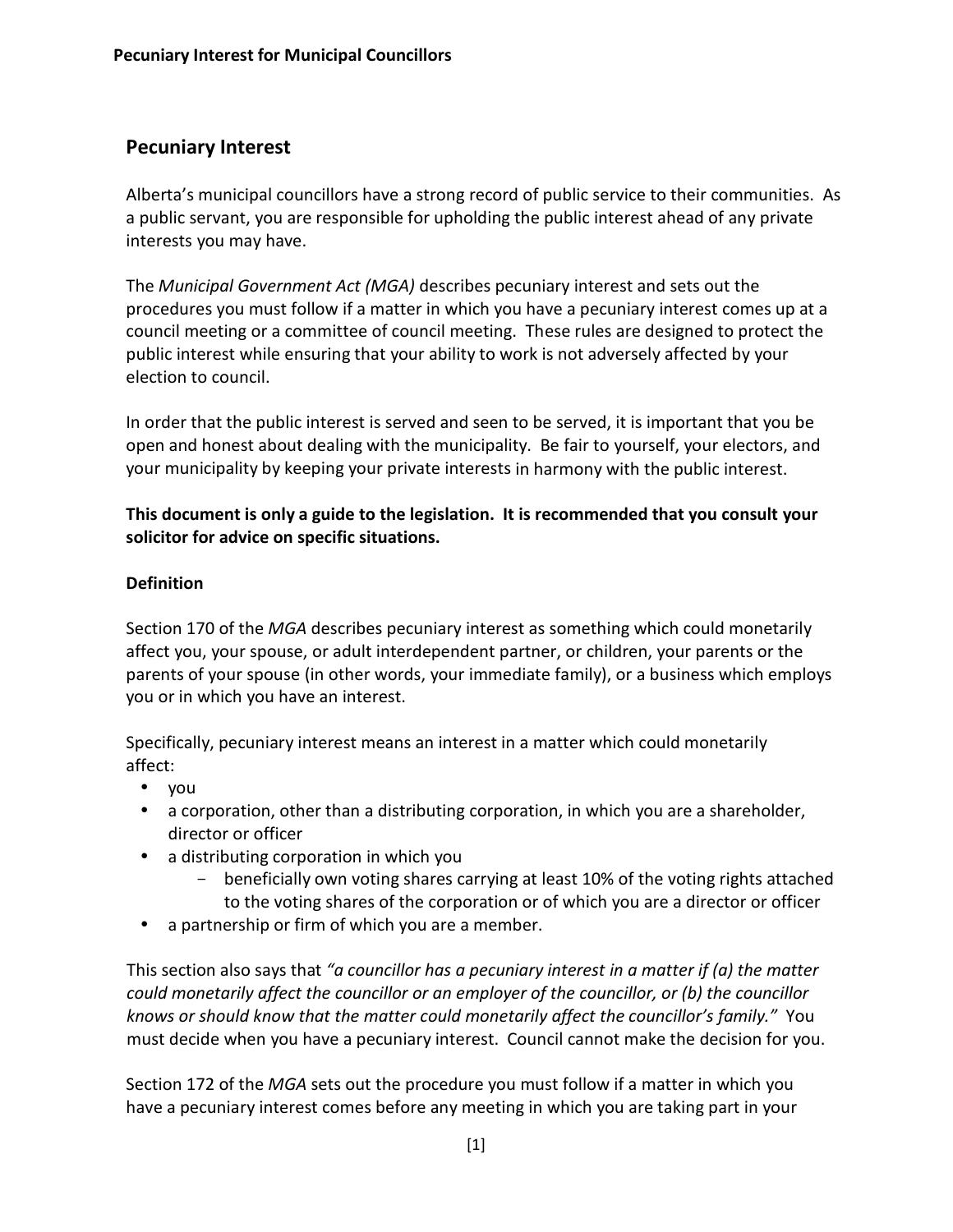capacity as a member of council. Failure to follow these procedures could lead to your disqualification from council.

## **Exceptions**

Several exceptions are listed in section 170(3) of the *MGA* so that an overly-restrictive interpretation of the provisions will not disrupt the affairs of the municipality or your function as a councillor.

A councillor does not have a pecuniary interest only because:

- the councillor, an employer of the councillor or a member of the councillor's family may have as an elector, taxpayer or utility customer of the municipality,
- the councillor or a member of the councillor's family may have by reason of being appointed by the council as a director of a company incorporated for the purpose of carrying on business for and on behalf of the municipality or by reason of being appointed as the representative of the council on another body,
- the councillor or member of the councillor's family may have with respect to any allowance, honorarium, remuneration or benefit to which the councillor or member of the councillor's family may be entitled by being appointed by the council to a position described above,
- the councillor may have with respect to any allowance, honorarium, remuneration or benefit to which the councillor may be entitled by being a councillor,
- the councillor or a member of the councillor's family may have by being employed by the Government of Canada, the Government of Alberta or a federal or provincial Crown corporation or agency, except with respect to a matter directly affecting the department, corporation or agency of which the councillor or family member is an employee,
- a member of the councillor's family may have by having an employer, other than the municipality, that is monetarily affected by a decision of the municipality,
- the councillor or a member of the councillor's family may have by being a member or director of a non-profit organization as defined in section 241(f) or a service club,
- the councillor or member of the councillor's family may have
	- by being appointed as the volunteer chief or other volunteer officer of a fire or ambulance service or emergency measures organization or other volunteer organization or service, or
	- by reason of remuneration received as a volunteer member of any of those voluntary organizations or services,
- the councillor, an employer of the councillor or a member of the councillor's family that is held in common with the majority of electors of the municipality or, if the matter affects only part of the municipality, with the majority of electors in that part,
- the interest is so remote or insignificant that it cannot reasonably be regarded as likely to influence the councillor, or
- they discuss or vote on a bylaw that applies to businesses or business activities when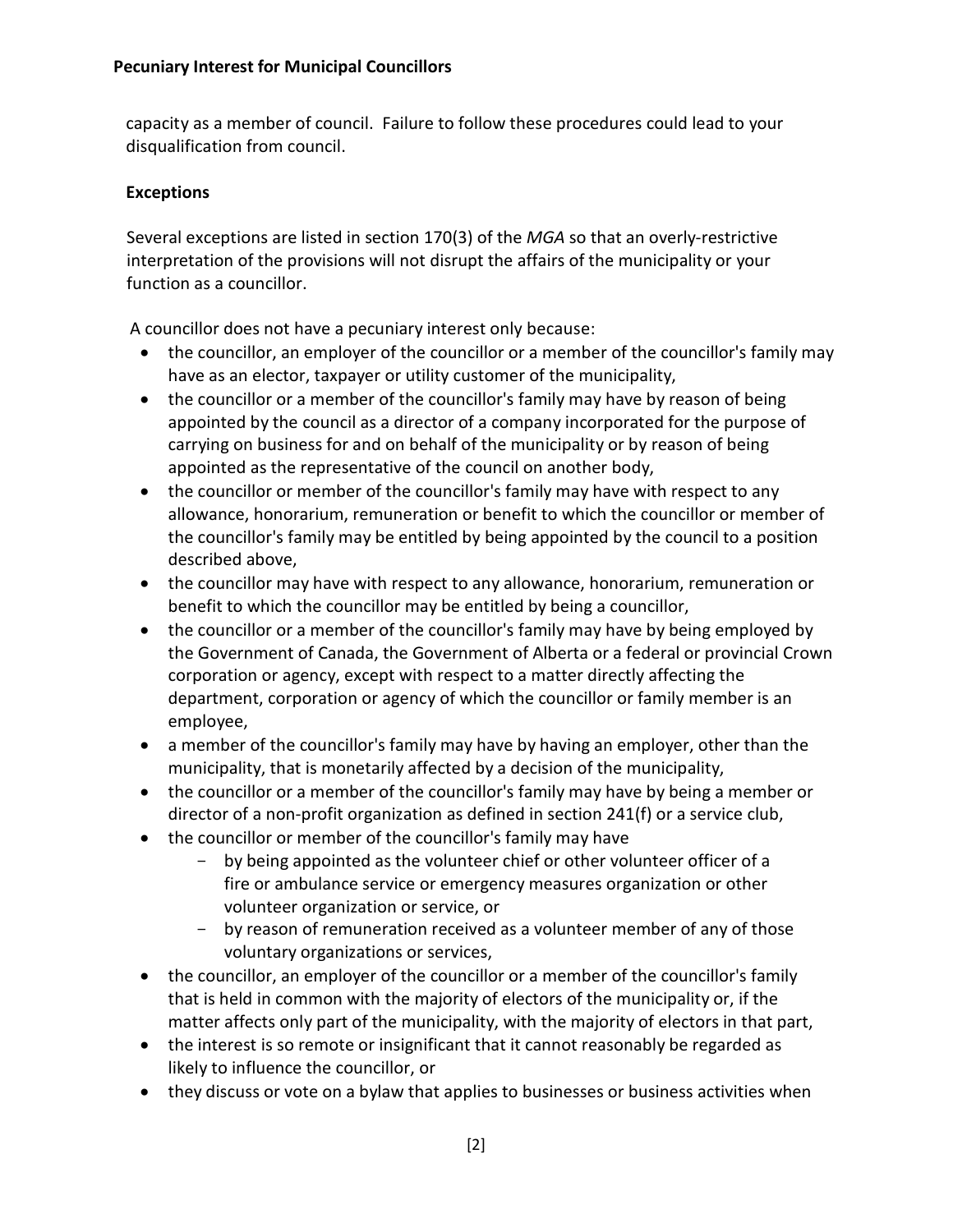the councillor, an employer of the councillor or a member of the councillor's family has an interest in a business, unless the only business affected by the bylaw is the business of the councillor, employer of the councillor or the councillor's family."

## **What to Do**

Section 172 of the *MGA* says that you may not take part in the discussion and decisionmaking on any matter in which you have a pecuniary interest. The legislation attempts to ensure that you are not discriminated either for or against by virtue of your membership on council.

If you have a pecuniary interest:

- you are to disclose that you have an interest and its general nature
- you are to abstain from any discussion of the matter and from voting
- you are to leave the room until the matter has been dealt with, and you should make sure that your abstention is recorded in the minutes.

For example, you might say *"Mr. Mayor, I am abstaining on this matter because I am a shareholder in the company. I am leaving the room and I ask that my abstention be recorded."*

If the matter is one in which you, as an elector or property owner, have a right to be heard by council (for example, a land use bylaw amendment, lane or street closure, etc.), you are to disclose your interest and abstain, but you may remain in the room to be heard by council in the same manner as any person who is not a member of council. In this case, you should follow the procedure required of any other person to be placed on the list of delegations to be heard by council. When the matter comes up for hearing, you might say *"Madam Mayor, I am abstaining from this matter because I own the property affected. I ask that my abstention be recorded."*

You should then leave the council table and go to the area where the public sits. The mayor should call you to make your presentation in the same manner as any other person. You should state your case, answer any questions that may be asked of you and then be seated in the public area for the remainder of the public hearing.

When council debates the matter it would be advisable to leave the room during the decision-making process.

## **Temporary Absence**

On occasion, you may be temporarily absent from a meeting when a matter in which you have an interest comes up for discussion. If so, upon returning to the meeting, or as soon as you discover that the matter was discussed, you are to disclose the general nature of your interest.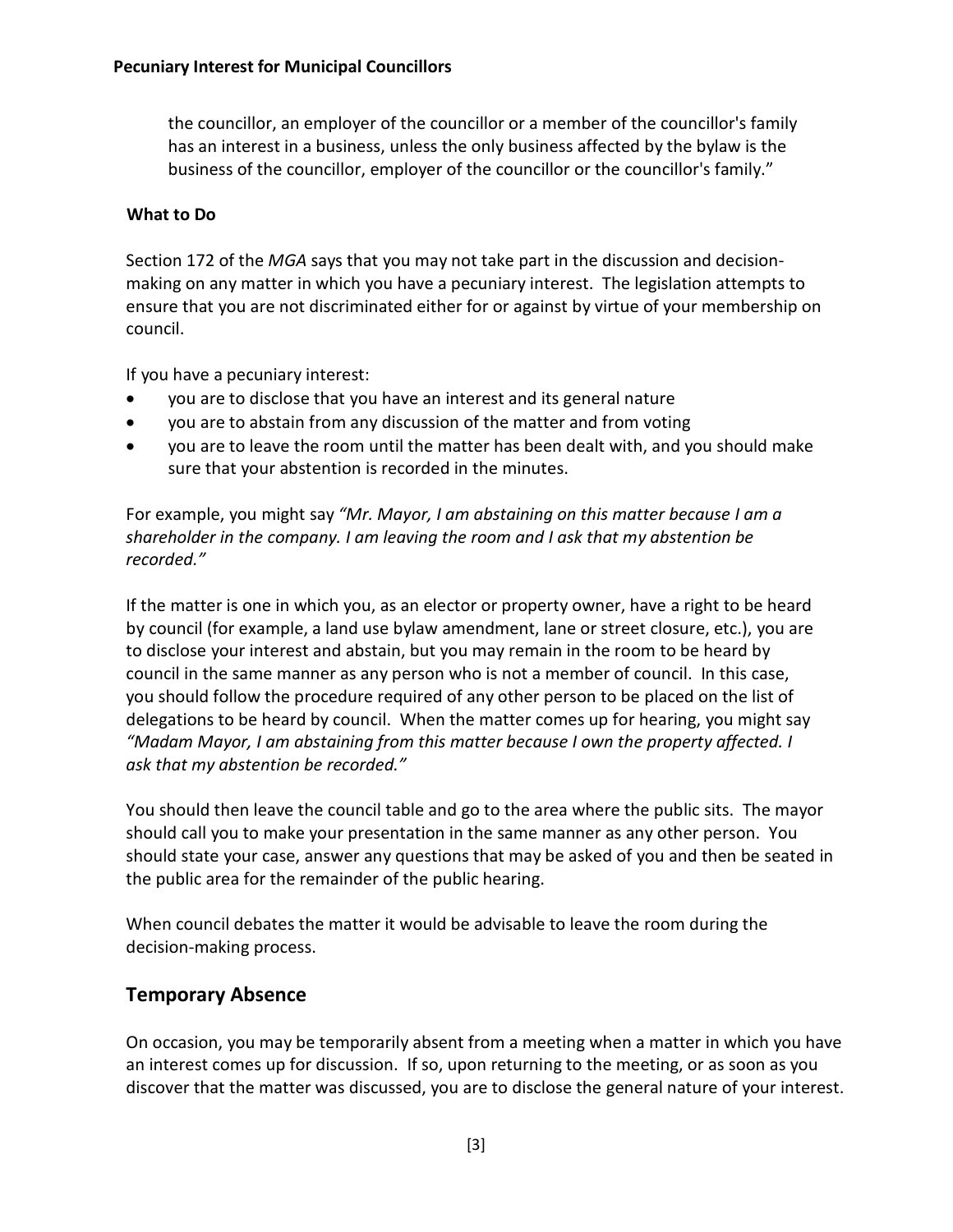The *MGA* requires the secretary to note your disclosure in the minutes.

The purpose of this provision is to ensure that a member of council does not avoid disclosing an interest by simply leaving the meeting before the matter is discussed and returning after the discussion is complete. If some matter is discussed by council while you are temporarily absent from a meeting, upon your return and as soon as you become aware of the matter, you should get the attention of the chair and say something like *"Mr. Mayor, during my absence a matter was discussed in which I have an interest. I am disclosing that my husband is an employee of the company and I ask that my disclosure be recorded in the minutes."*

## **All Meetings**

The disclosure and abstention rules apply to every meeting of council and any of its committees. They also apply to you at a meeting of any board, committee or agency to which you are appointed as a representative of council (section 172(6) of the *MGA*). In other words, any time that you are acting as a councillor, the disclosure and abstention rules apply to you.

It is important to remember to ask the secretary at any of these meetings to record your abstention and to check that it is actually included in the minutes.

### **Doing Business**

Although there is no prohibition on doing business with the municipality when you are a member of council, every contract or agreement with the municipality in which you have an interest must be approved by council (section 173 of the *MGA*). So, if your council has delegated purchasing authority to administration, it is important that those officials know of any business interests that you have and that you make sure council approves of any contract with your business. You cannot raise the matter in council, but, if you submit a bid or offer, you can note the matter must receive council approval. If it doesn't, you will be disqualified and the contract has no force or effect.

The following are the only exceptions:

- if the contract or agreement is for the performance of work or the provision of a service in the case of an emergency, or
- if the contract or agreement is for the sale of goods or services to the municipality or to persons contracting with the municipality at competitive prices by a dealer in those goods or services, that is incidental to, or in the ordinary course of business
- the agreement was entered into before your term of councillor started

## **Statement of Disclosure of Interests**

If you have extensive business interests, it may be difficult for you to know when these businesses are dealing with your municipality. It may be even more difficult for purchasing